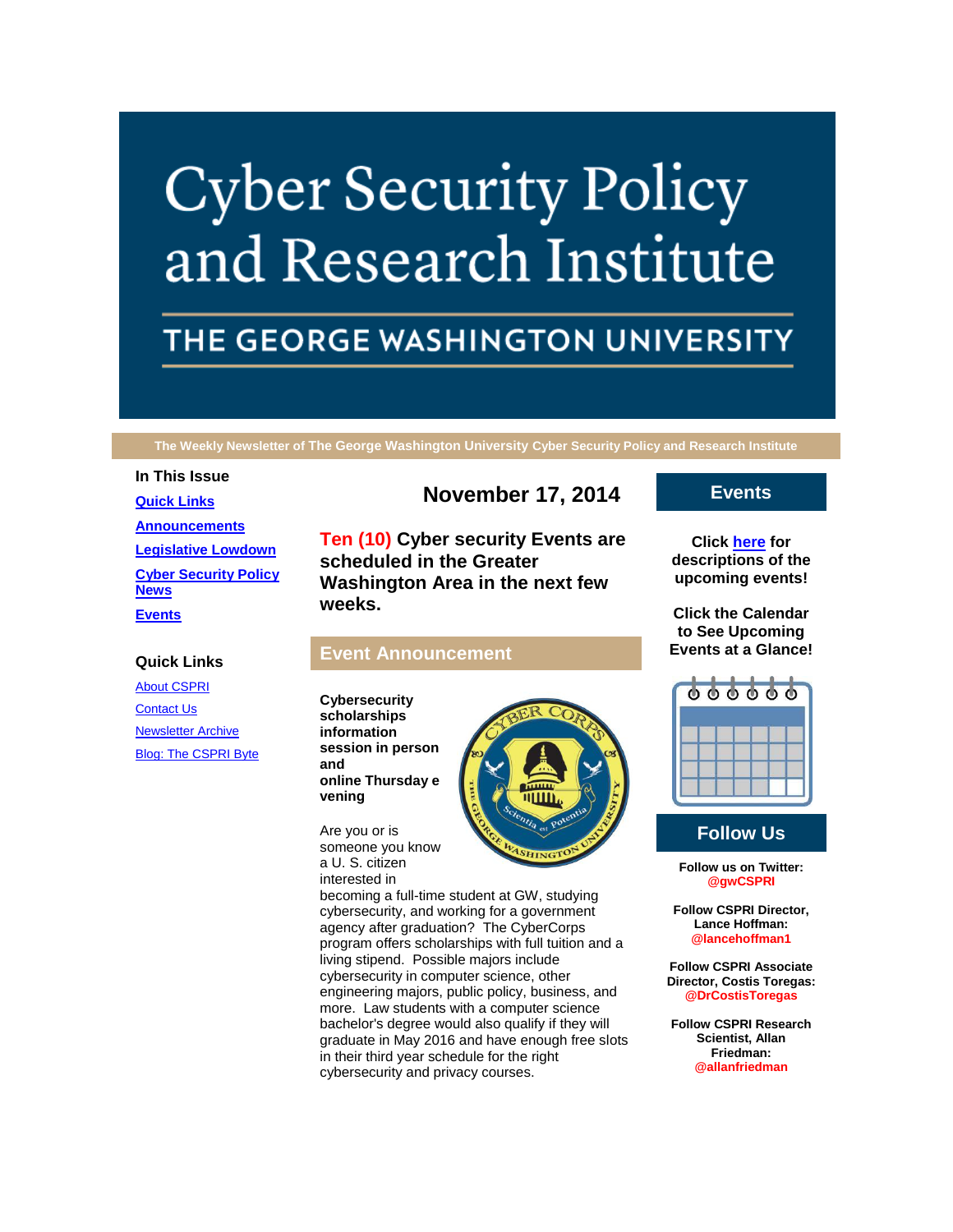An information session is available by webcast and in-person on campus this Thursday, November 20, starting at5:30 pm. Details at [http://www.cspri.seas.gwu.edu/scholarships.](http://r20.rs6.net/tn.jsp?f=001Unhl8PT3gXTe7H52XPnJesNDcABMWswmy5pjLTViZyoPUa5FbGsER3BKdRTXQ--IefyqGuZib8hqqCpOFa4MA_J80rAljFGvQzeiIIYZbnIHXEL9c4iKbG8lk36482nmgTx-adZStq7T-wTLQ0WgcNnKvFRydQYAa86VdX0BNk3iFVoJ5eny8_ojP-bTTxNwGrweJ6HhW-Y=&c=QZCYsv8W07HoomyAge-otc6Na6ZrfKsgm0HqLFI4KhV_txf9UnKQLA==&ch=zehXrrbPr3nZAREKk7OKIZOyAGQV0ELKB0xdlGCI3uHtma9J3GL0qQ==)

# **Legislative Lowdown**

-Last week, Senate Majority Leader Harry Reid moved to advance a bill that would usher in comprehensive reforms to the government's most controversial domestic-spying program, more than a year after Edward Snowden's leaks exposed it publicly, the National Journal [writes.](http://r20.rs6.net/tn.jsp?f=001Unhl8PT3gXTe7H52XPnJesNDcABMWswmy5pjLTViZyoPUa5FbGsER3BKdRTXQ--IWBUaDXqkcpAU-wp5Q9lyPHMttP3dyjHyed4J2uBD-Id2YeEUo5FNLXpjT-3emX4W71ZZc2Li7pBd4uzLA38Hi79iRXpkQzr5jZFvKEubRFWEgBC_3wg9VgfMpy_bzfVlBBvkKu1jk46uq60x0g4ummMSaLNwwEiwUN6m_1zpSbdNzE5QyvNROWsj2uoEt4Y7vLyoGODQA4w=&c=QZCYsv8W07HoomyAge-otc6Na6ZrfKsgm0HqLFI4KhV_txf9UnKQLA==&ch=zehXrrbPr3nZAREKk7OKIZOyAGQV0ELKB0xdlGCI3uHtma9J3GL0qQ==) "The bill, the [USA Freedom Act,](http://r20.rs6.net/tn.jsp?f=001Unhl8PT3gXTe7H52XPnJesNDcABMWswmy5pjLTViZyoPUa5FbGsER3BKdRTXQ--IBZEHLl81DDVUATlrwUfm1JeIrvALZYyyP1mbmZJ-cqvr5NY5xaCYIQ-IQyD2iJJIbO2PqQYFhahej6JirVdM007jyLztc_3ZsYlqJIwnjqU_SbssouE8pWA04nY1sccpYQvCBvZsDHqTpakz5icb79LiYvyxZT2x1rVa6mWJHjQ=&c=QZCYsv8W07HoomyAge-otc6Na6ZrfKsgm0HqLFI4KhV_txf9UnKQLA==&ch=zehXrrbPr3nZAREKk7OKIZOyAGQV0ELKB0xdlGCI3uHtma9J3GL0qQ==) would effectively end the government's bulk collection of metadata-the numbers and time stamps of phone calls but not their actual content. Phone companies such as Verizon would instead retain those records, which intelligence agencies could obtain only after being granted approval from the Foreign Intelligence Surveillance Court. The bill would also usher in a host of additional privacy and transparency measures, including a more precise definition of what can be considered a surveillance target."

# **Cyber Security Policy News**

#### **Cybersecurity ranked at the No. 1 threat to the US**

-The Associated Press carried last week perhaps the most damning condemnation of the U.S. government's efforts thus far to secure its networks from attack. The AP story, through multiple Freedom of Information Act requests, depicts a pattern of missteps and miscues by cybersecurity personnel at all levels of the government over the past several years. "At a time when intelligence officials say cybersecurity now trumps terrorism as the No. 1 threat to the U.S., an AP review of the \$10 billion-a-year federal effort to protect sensitive data shows that the government struggles to close holes without the knowledge, staff or systems to keep pace with increasing attacks by an ever-evolving and determined foe," [writes](http://r20.rs6.net/tn.jsp?f=001Unhl8PT3gXTe7H52XPnJesNDcABMWswmy5pjLTViZyoPUa5FbGsER3BKdRTXQ--Io-_y0Zhx-_5FwIUr20KGPrBSguO5an9tVNr88NUFqy-ZN58-WtmlIdvJ-JWNZIovTndBqZXDNVStF2z6uu9OVwmOFj4BLBkoq7Su8qwhYQukXfZou0aZB1KivcCGL-NmfsSg0ml9rP-GHAhg3GY6aUYXeYKNOw3-7xY_P154Mgpdtdht14ofx6uO9n7owVK8Q--yyIr7e-nfrEAg6yTmI-_PwXyUsq7ZzIZ0jQ8B3Pk=&c=QZCYsv8W07HoomyAge-otc6Na6ZrfKsgm0HqLFI4KhV_txf9UnKQLA==&ch=zehXrrbPr3nZAREKk7OKIZOyAGQV0ELKB0xdlGCI3uHtma9J3GL0qQ==) Martha Mendoza for the AP. "While breaches at businesses such as Home Depot and Target focus attention on data security, the federal government isn't required to publicize its own data losses, with news of breaches emerging sporadically."

#### **The Justice Department: Backtracking on Federal Appeals Court**

-The Justice Department acknowledged it misled a federal Appeals Court during oral arguments last month in a case reviewing whether the government should be able to secretly conduct electronic surveillance of Americans without a warrant, the National Journal [reports.](http://r20.rs6.net/tn.jsp?f=001Unhl8PT3gXTe7H52XPnJesNDcABMWswmy5pjLTViZyoPUa5FbGsER3BKdRTXQ--IH2zq9q-rgpHzm0uF1Aa0wndRFBaV8hYLAORgFpENlZj_8z3gxguahNEKElSfriic4HugD99FYdePtDioOeS7VlvzWtFLlWeNboP5yHF3Obe9LtFVmGJoUZ0kZQGp3UVHUMY29_iGR5-26__KTFNOZ6feAZm-5KJxqCOy0a9jUkSGDycJjBlPN0N-s0IxZ2q_ccDvZfRSTCa8Z5_H3f07cHHpctitkMqFcoCLAGS9uvhfwMwR4BP66g==&c=QZCYsv8W07HoomyAge-otc6Na6ZrfKsgm0HqLFI4KhV_txf9UnKQLA==&ch=zehXrrbPr3nZAREKk7OKIZOyAGQV0ELKB0xdlGCI3uHtma9J3GL0qQ==) "In a newly

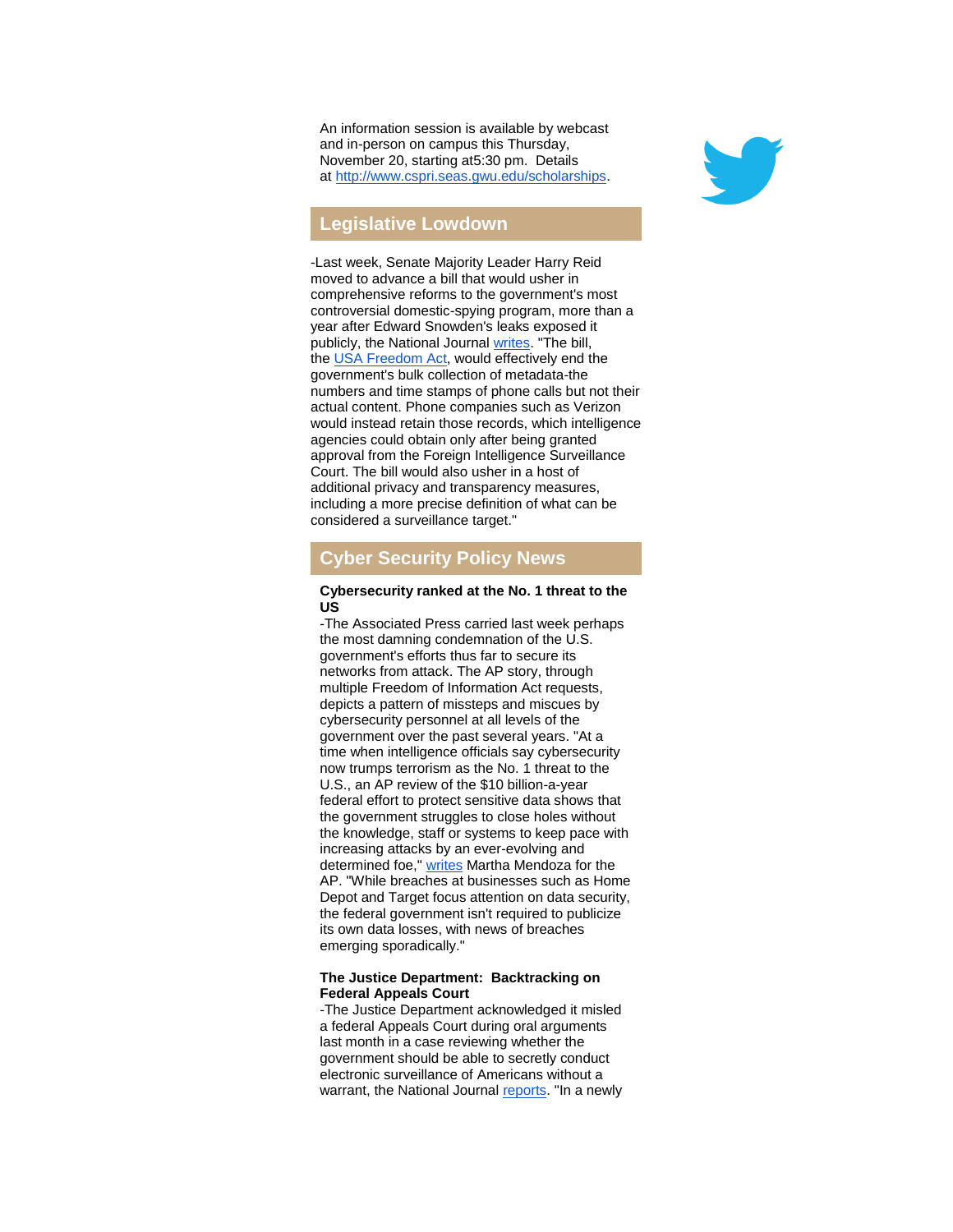unsealed [letter,](http://r20.rs6.net/tn.jsp?f=001Unhl8PT3gXTe7H52XPnJesNDcABMWswmy5pjLTViZyoPUa5FbGsER3BKdRTXQ--I15oztCfLbLGvyMk0H9c9kf0AUQR4-27vrNKHlFhJiExMhMa-siPQFybmGe9dJdqIYgzRXhHlQnV73-75TZXJsBpYmYvq2GyCuQFC9d8pyPrSaurmADo9lxJRJ___wmH6JGmQuTVTdXfH9d5TcAOC1Jxni9lvML8VUNhkBY50vHoFxnx1NV_FMg==&c=QZCYsv8W07HoomyAge-otc6Na6ZrfKsgm0HqLFI4KhV_txf9UnKQLA==&ch=zehXrrbPr3nZAREKk7OKIZOyAGQV0ELKB0xdlGCI3uHtma9J3GL0qQ==) a Justice Department lawyer told the U.S. Court of Appeals for the 9th Circuit that it spoke erroneously when describing the disclosure restrictions placed upon the FBI's use of so-called national security letters," [writes](http://r20.rs6.net/tn.jsp?f=001Unhl8PT3gXTe7H52XPnJesNDcABMWswmy5pjLTViZyoPUa5FbGsER3BKdRTXQ--IH2zq9q-rgpHzm0uF1Aa0wndRFBaV8hYLAORgFpENlZj_8z3gxguahNEKElSfriic4HugD99FYdePtDioOeS7VlvzWtFLlWeNboP5yHF3Obe9LtFVmGJoUZ0kZQGp3UVHUMY29_iGR5-26__KTFNOZ6feAZm-5KJxqCOy0a9jUkSGDycJjBlPN0N-s0IxZ2q_ccDvZfRSTCa8Z5_H3f07cHHpctitkMqFcoCLAGS9uvhfwMwR4BP66g==&c=QZCYsv8W07HoomyAge-otc6Na6ZrfKsgm0HqLFI4KhV_txf9UnKQLA==&ch=zehXrrbPr3nZAREKk7OKIZOyAGQV0ELKB0xdlGCI3uHtma9J3GL0qQ==) Dustin Volz. "NSLs, as they are often referred, can compel companies to hand over communications data or financial records of certain users to authorities conducting a national security investigation."

### **AT&T moves away from "permacookie"**

-AT&T has decided to back away from a controversial tracking program that keeps tabs on its users' mobile device app and Internet activity. "The method - which the digital advocate Electronic Frontier Foundation dubbed the "permacookie" - is meant to cover the shortcomings of the traditional tracking cookie, which can be easily erased or blocked," The Hill's Cory Bennett [writes.](http://r20.rs6.net/tn.jsp?f=001Unhl8PT3gXTe7H52XPnJesNDcABMWswmy5pjLTViZyoPUa5FbGsER3BKdRTXQ--IOtntB6khbSbx1TkImGE23m-U2bQXwSoosoteE4nS_-S2KZwbA0okg70q_Yq4jxN8_-1pyYMqAF0_HqbLKxvjk5NaI6lkijpC-E6p9Yt9ZBYLrx8pBGMmF136xpDtc3buM24wmFkq9NU0Woq5mMcw7hHRrdZcLjXrrfk7-zXbaDcFbG4F45cX-JFkSdSnnbW0gd1twvrNMGE=&c=QZCYsv8W07HoomyAge-otc6Na6ZrfKsgm0HqLFI4KhV_txf9UnKQLA==&ch=zehXrrbPr3nZAREKk7OKIZOyAGQV0ELKB0xdlGCI3uHtma9J3GL0qQ==) "Verizon conceded the tracking number could not be deleted, but explained it didn't use the information to create individual customer profiles."

-In the realm of spooky government activity comes a report from The Wall Street Journal, which indicates that the U.S. government is scooping up data from thousands of mobile phones through devices deployed on airplanes that mimic cellphone towers, a high-tech hunt for criminal suspects that is snagging a large number of innocent Americans. "The U.S. Marshals Service program, which became fully functional around 2007, operates Cessna aircraft from at least five metropolitan-area airports, with a flying range covering most of the U.S. population, according to people familiar with the program," the Journal [reports.](http://r20.rs6.net/tn.jsp?f=001Unhl8PT3gXTe7H52XPnJesNDcABMWswmy5pjLTViZyoPUa5FbGsER3BKdRTXQ--ILvQL0JUKXtDqLLb1-VRiLiHXX7UeencQQBLecdPFofOlObToppWBgTBzk86Vv4kEPqQzvX8Gbj88z_u9VfnJVuM1hNluGGCPSdpjuIvuGl-48geyDPM-9vCJMBv61o9627P5Guj441c0sFGAiJ_-4Wcp46IGsjuer0XXorVA9RMA6aom4Zuh1kg7mXAJf7e2UeW8CNr9gczF5_QGQCiOrg==&c=QZCYsv8W07HoomyAge-otc6Na6ZrfKsgm0HqLFI4KhV_txf9UnKQLA==&ch=zehXrrbPr3nZAREKk7OKIZOyAGQV0ELKB0xdlGCI3uHtma9J3GL0qQ==)

#### **Government data becoming harder to protect**

-A \$10 billion-a-year effort to protect sensitive government data -- from military secrets to social security numbers --is struggling to keep pace with an increasing number of cyberattacks and is unwittingly being undermined by federal employees and contractors," according to The [Guardian.](http://r20.rs6.net/tn.jsp?f=001Unhl8PT3gXTe7H52XPnJesNDcABMWswmy5pjLTViZyoPUa5FbGsER3BKdRTXQ--IK5pMJjq32MIAaKEr59hYlpDTHHqAAqoDC-fRSBWkNDdvqJcMhEYKuyTWvjRvPJZVAlRjqKEM8kXWuBdzAwmbPeRrXd47LS6IfHrNs4vx9-bUwTiWQS_U2L3_2KlMe1bh1nSEjaWEZ_XnwSHi3h6L1EIN4HH_ylJ0xnvdGn7xzM_AwHyf_4WHPVI2sOw7CkD_dZBirqbGpOUDmXRxvZQfyA==&c=QZCYsv8W07HoomyAge-otc6Na6ZrfKsgm0HqLFI4KhV_txf9UnKQLA==&ch=zehXrrbPr3nZAREKk7OKIZOyAGQV0ELKB0xdlGCI3uHtma9J3GL0qQ==) "Workers scattered across more than a dozen agencies, from the defense and education departments to the National Weather Service, are responsible for at least half of the federal cyberincidents reported each year since 2010, according to an Associated Press analysis of records."

#### **Cyber attack allows emails to go without encryption**

-Privacy advocates are making their case against a US-based ISP suspected of performing encryption downgrade attacks that caused customers' e-mail to remain in plaintext as it passed over the Internet, reports Ars Techica.